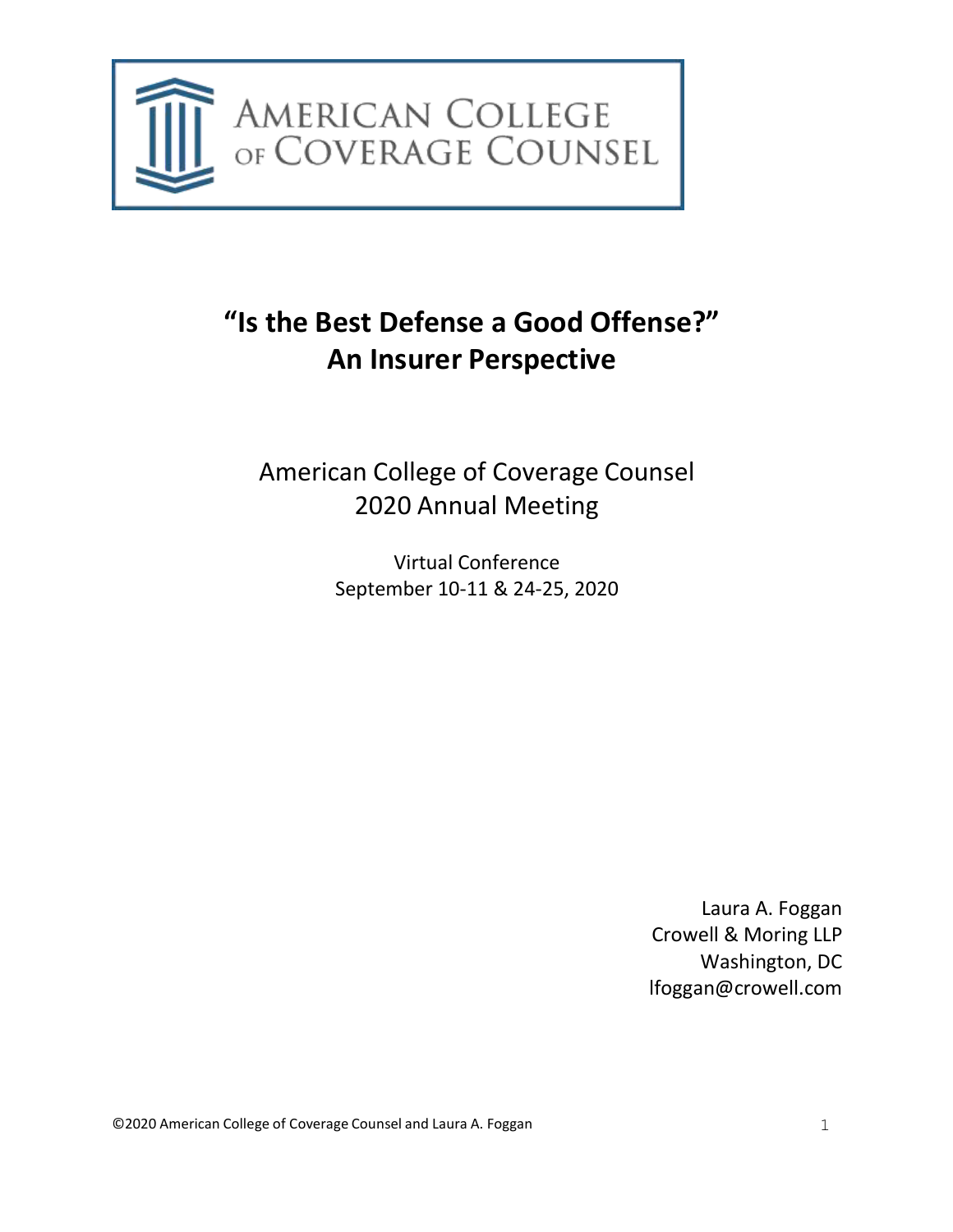#### **An Insurer Perspective: Introduction**

Consistent with the approach of numerous courts across many jurisdictions, an insurer has no duty to prosecute affirmative counterclaims as part of its duty to defend. This rule is consistent with the policy language, the weight of authority, and the interests of both policyholders and insurers.

Under widely-used insurance contract terms, an insurer has no duty to a policyholder to prosecute a policyholder's counterclaims. The basic meaning of the duty to defend and the plain and ordinary meaning of the term "defense" compels the conclusion that the prosecution of counterclaims is not part of an insurer's defense obligations. Affirmative counterclaims are inherently offensive and prosecutorial, and not defensive. Expanding the duty to defend to include the prosecution of affirmative counterclaims would impermissibly expand the insurance policy beyond the contractual bargain.

The "in for one, in for all" rule followed in many jurisdictions does not compel a different result. That rule requires that an insurer provide a complete defense against a plaintiff's complaint. In light of the plain and ordinary meaning of "defense," the complete defense rule does not extend "defense" to encompass the prosecution of affirmative counterclaims.

Furthermore, there are strong public policy reasons to adhere to the majority view and refuse to embrace a murky exception for affirmative counterclaims that somehow are "inextricably intertwined" with the defense of an action. *See Spada v. Unigard Ins. Co.*, 232 F.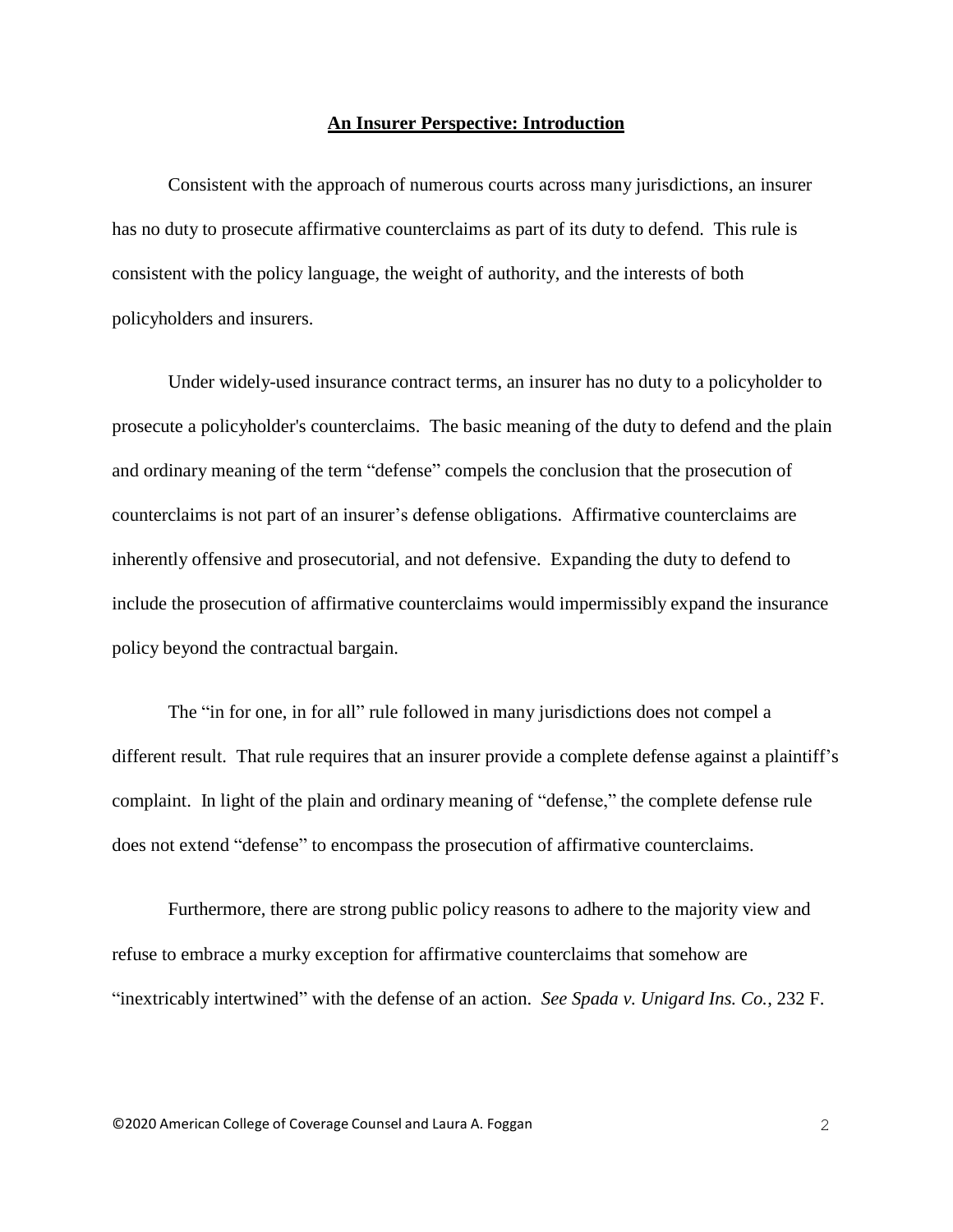Supp. 2d 1155, 1163-64 (D. Or. 2002), *aff'd in part on affirmative counterclaim issue,* 80 F.

App'x 27 (9th Cir. 2003) (noting that the "inextricably intertwined" test "has been repeatedly called into question, disagreed with, and not followed"). Recognizing the straightforward rule that there simply is no duty to prosecute affirmative counterclaims benefits the insurance system by promoting the certainty on which insurers depend in underwriting risk.

## **I. Under the weight of authority nationwide, an insurer has no duty to "defend" an affirmative counterclaim.**

# **A. The duty-to-defend is a contractual duty to defend a policyholder for a claim made against it.**

The rule that the defense obligation does not require prosecution of affirmative counterclaims is rooted in the basic meaning of the duty to defend: a contractual obligation and right by an insurer to defend a policyholder for a claim made against it.

The insurance contract requires the insurer to cover "Defense Costs," or the "reasonable and necessary legal fees and expenses incurred by [the insurer], or by any attorney designated by [the insurer] to defend [the insured], resulting from the investigation, adjustment, defense, and appeal of a Claim."<sup>1</sup> Nowhere is there any mention of an obligation to prosecute affirmative counterclaims. Imposing that result would impermissibly contort the duty to defend beyond what is provided for under the plain policy terms.

Widely-used insurance contract language provides that the insurer has a duty to defend

<sup>1</sup> The duty to defend is a contractual duty and right undertaken by an insurer. *See Herbert A. Sullivan, Inc. v. Utica Mut. Ins. Co.*, 439 Mass. 387, 397 (2003).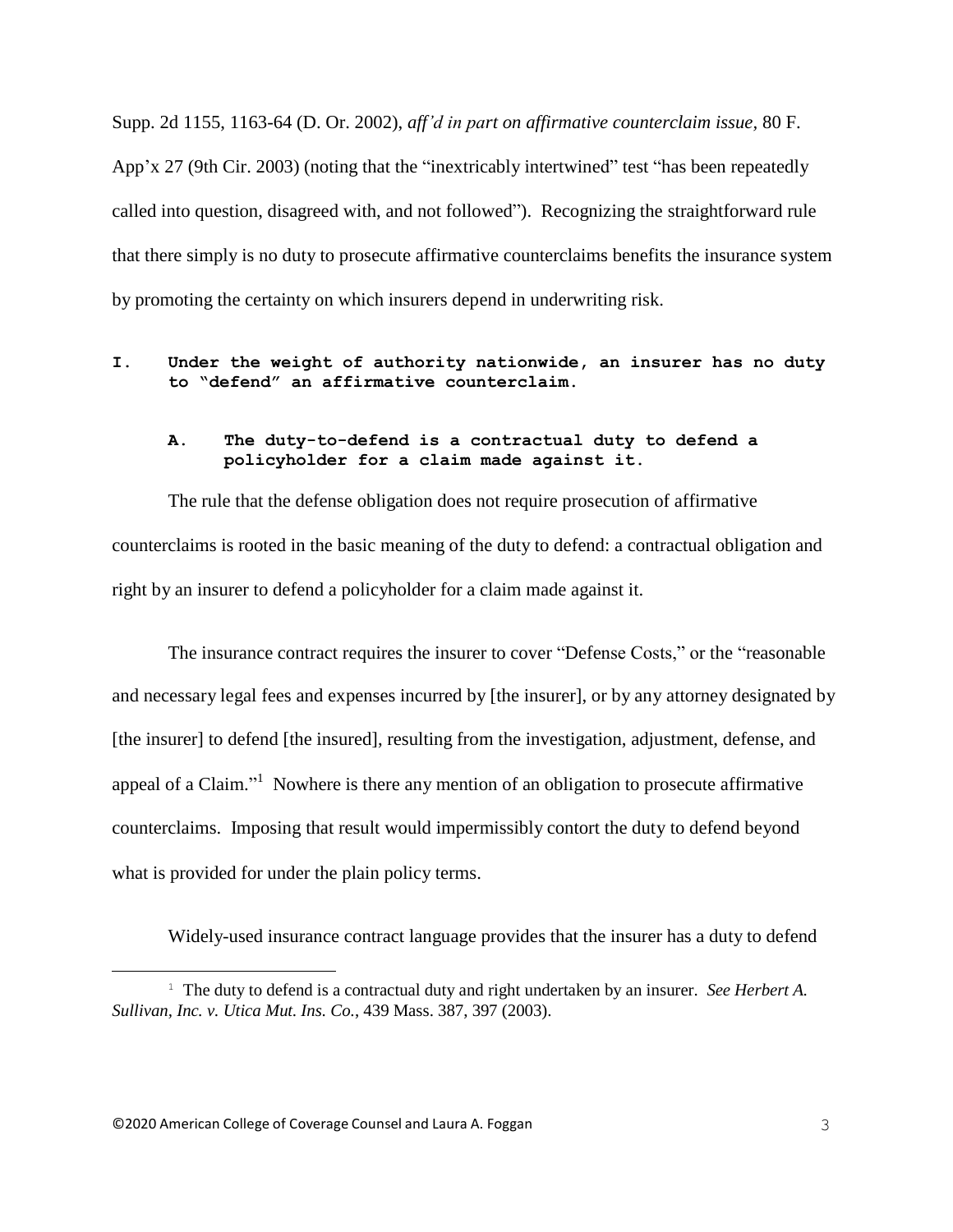any "claim or suit, i.e., 'any proceeding initiated *against* [the insured]'" (emphasis added). Where the policy provides that the insurer has a "duty to defend any claim or suit," the policyholder is not entitled to reimbursement for legal fees incurred in the prosecution of affirmative counterclaims, because an "[insurer's] obligation [to the policyholder] stem[s] from the insurance policy, which provid[e]s for a legal defense." *See Goldberg v. Am. Home Assur. Co.*, 80 A.D.2d 409, 411 (N.Y. App. Div. 1981). The policy language does not include a promise to pay legal fees for claims asserted by the policyholder.

The duty to defend does not expand to include prosecution of counterclaims because a policyholder "bargained only for the insurer to pay for defending the insured against litigation[;] [it] did not bargain for legal representation where the insured is the plaintiff." *Red Head Brass, Inc. v. Buckeye Union Ins.* Co., 735 N.E.2d 48, 57 (Ohio Ct. App. 1999). *See also* Allan D. Windt, *Insurance Claims and Disputes,* § 4:41 (5th ed.) ("An insurer, being obligated only to defend claims brought 'against' the insured, is not required to bear the cost of prosecuting a counterclaim on behalf of the insured.").

#### **B. An affirmative counterclaim is not a claim made against the policyholder.**

In asserting a counterclaim, a defendant acts as a plaintiff. "A counterclaim is a 'claim for relief, just like a claim in the complaint." *See* Hon. Amy St. Eve & Michael A. Zuckerman, *The Forgotten Pleading,* 7 Fed. Cts. L. Rev. 152, 176 (2013). A claim brought by a policyholder is, at its core, offensive and prosecutorial, not defensive.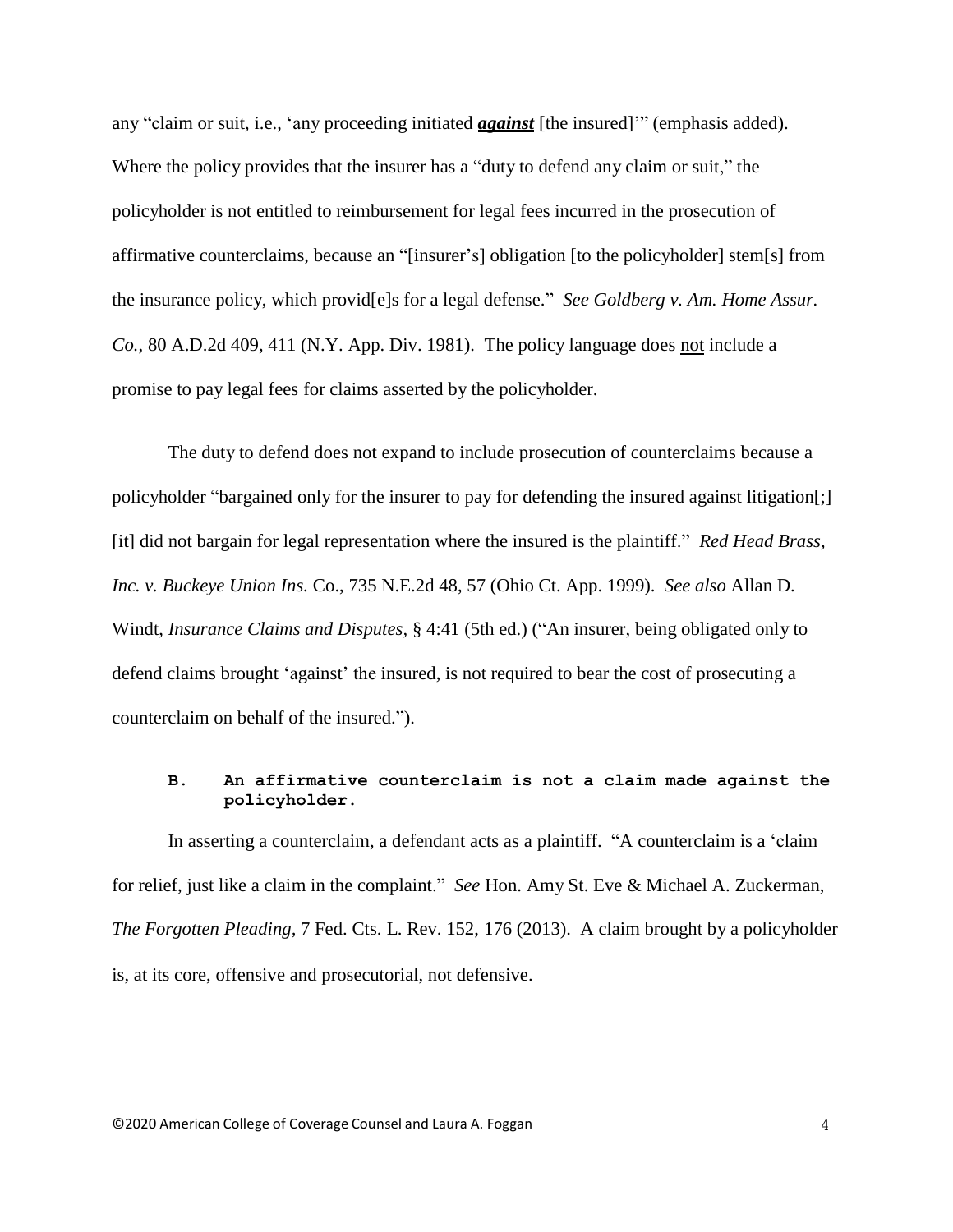In federal actions, counterclaims are subject to the pleading requirements for all affirmative claims set by the federal rules and the Supreme Court in *Ashcroft v. Iqbal* and *Bell Atlantic Corp. v. Twombly. See id.; see also Tyco Fire Prods. LP v. Victavlic Co.*, 777 F. Supp. 2d 893, 904 (E.D. Pa. 2011) (discussing the pleading standards of affirmative counterclaims). Likewise, states' rules of civil procedure, modeled after the Federal Rules of Civil Procedure, generally construe counterclaims, whether compulsory or permissive, as offensive, prosecutorial claims. *See, e.g., Hermanson v. Szafarowicz,* 457 Mass. 39, 49 (2010) ("We generally follow the Federal courts' interpretation of Federal rules of civil procedure in construing our own identical rules.").

# **C. The duty to defend has a clear, unambiguous meaning: to deny or oppose the validity of the plaintiff's suit.**

There is a basic, unambiguous meaning of "defense" in this context. To provide a "defense" is to deny or oppose the validity of the plaintiff's suit on behalf of the party being sued. *See, e.g., Red Head Brass, Inc.,* 735 N.E.2d at 57 (the "plain and ordinary meaning" of the terms "defend" and "defense" is "to deny or oppose the right of a plaintiff in regard to (a suit or wrong charged)[,]" or "the act of defending [as] opposed to attack[,]" and "a defendants denial, answer, or plea: opposing or denial of the truth or validity of the plaintiff's case;" "defend" "does not include prosecution of one's legal claim against another") (internal citations omitted).

Applying the plain and ordinary meaning of policy terms, like the term "defense," ensures that both insurers and policyholders understand the insurance contract and the available coverage. An affirmative counterclaim is not a proceeding initiated by a third•party against a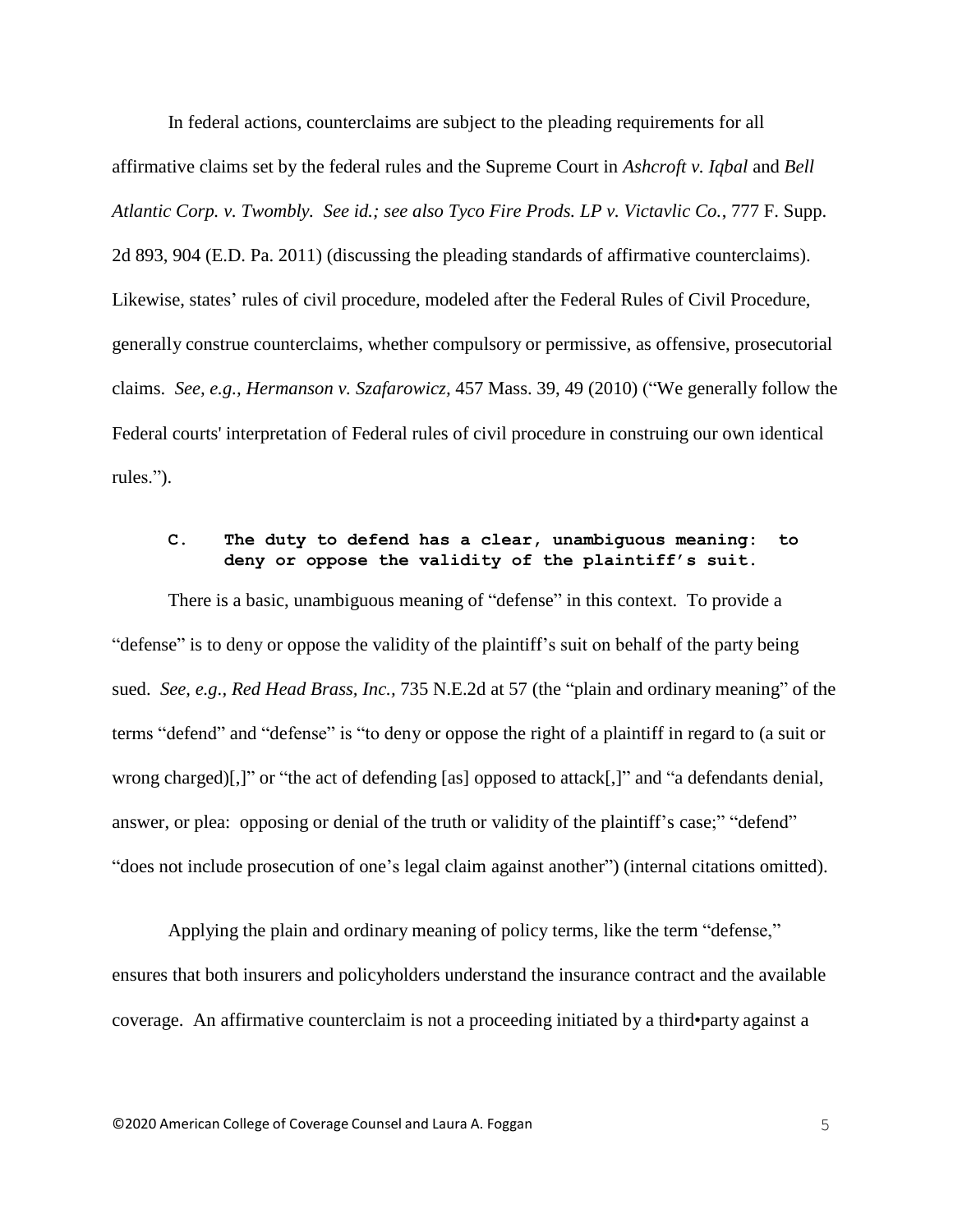policyholder that implicates coverage under a policy. *Shoshone First Bank,* 2 P.3d at 516 (even where "duty to defend" and "claim" were undefined in the policy, holding that if an "insurance policy fails to specify coverage for prosecuting counterclaims, the policy language will not be 'tortured' to create an ambiguity" in order to provide coverage).

#### **D. The weight of authority nationwide recognizes that a duty to defend is a contractual duty to defend a policyholder for a claim made against it.**

The majority of courts that have considered the issue have held that an insurer has no duty to prosecute a policyholder's affirmative counterclaims. Commentators agree, noting the general rule that "[a]n insurer, being obligated only to defend claims brought 'against' the insured, is not required to bear the cost of prosecuting a counterclaim on behalf of the insured." Allan D. Windt, *Insurance Claims and Disputes,* § 4:41 (5th ed.).

Indeed, courts in numerous jurisdictions across the nation hold that the duty to defend does not encompass prosecution of affirmative counterclaims. *See, e.g.,* **California,** *James 3 Corp. v. Truck Ins. Exch.,* 111 Cal. Rptr. 2d 181, 188 (Cal. Ct. App. 2001) (no duty to prosecute counterclaims because "there is nothing in the policy that contractually obligates [the insurer] to fund and prosecute an insured's affirmative relief counterclaims or cross•complaints"); *Barney v. Aetna Cas.* & *Sur. Co*., 230 Cal. Rptr. 215, 219-20 (Cal. Ct. App. 1986) (no duty to prosecute counterclaims, noting that "[the insurer] had no duty under the policy to file a cross-complaint on [the insured's] behalf, for nothing in the policy provisions imposes upon the insurer the duty to prosecute claims of the insured against third parties"); *Silva* & *Hill Constr.* Co. *v. Emp'rs Nut.*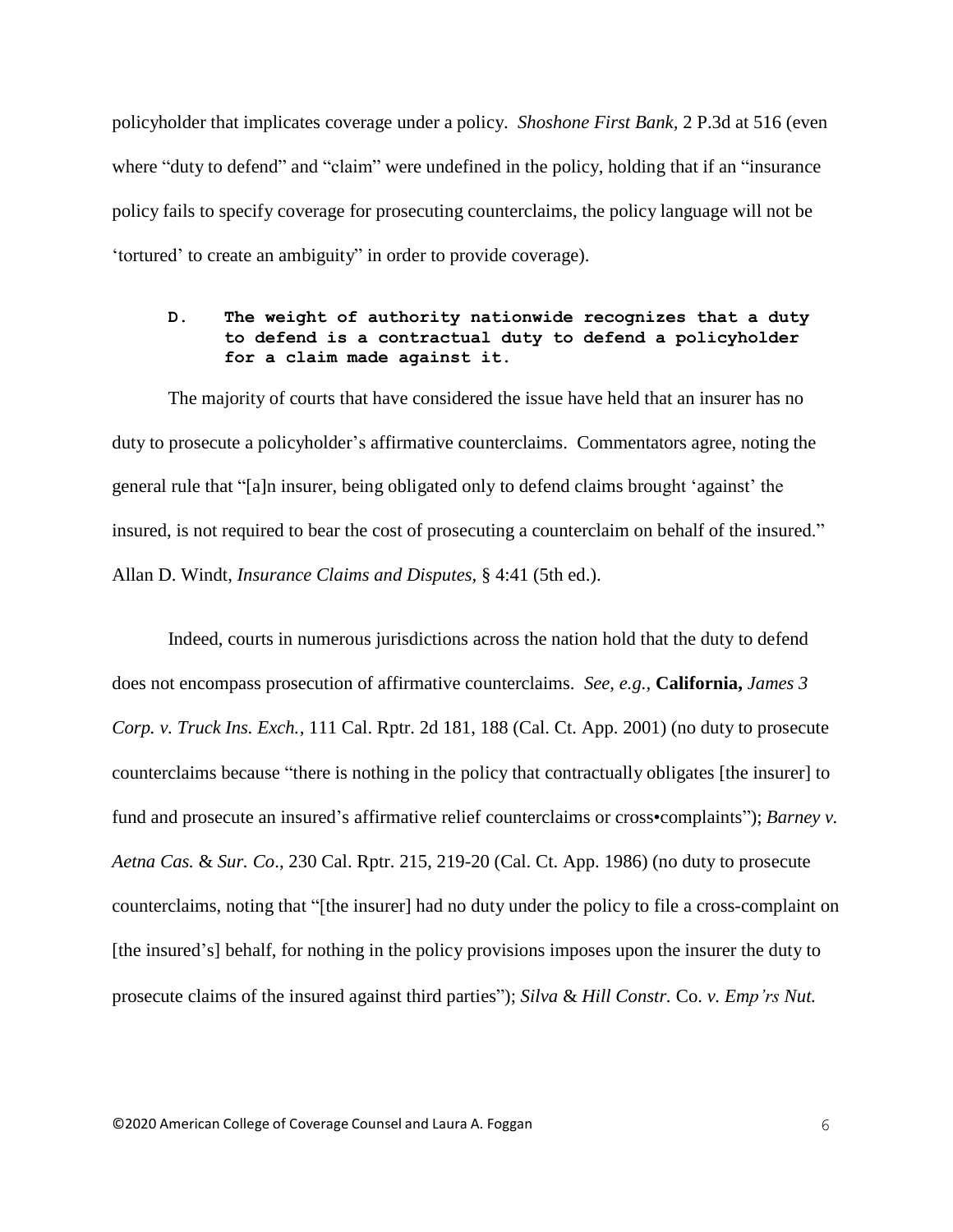*Liab. Ins*. Co., 97 Cal. Rptr. 498, 506 (Cal. Ct. App. 1971) ("The duty to defend could not extend to requiring the insurer to take affirmative action [.]"); **Massachusetts,** *Mount Vernon Fire Insurance Company v. VisionAid, Inc.*, No. SJC-12142 (June 22, 2017) (finding no duty to defend counterclaim); **Ohio,** *Red Head Brass, Inc.,* 735 N. E. 2d at 57 (finding that under the "plain meaning to the words of the contract[,] ... the contract did not require [the insurer] to pay for the prosecution of [the policyholder's] counterclaim"); **Oregon,** *Spada v. Unigard Ins. Co.,* 232 F. Supp. 2d 1155, 1164 (D. Or. 2002), *aff'd in part on affirmative counterclaim issue,* 80 F. App'x 27 (9th Cir. 2003) (finding chat "policy language 'to provide a defense' does not encompass a duty to prosecute affirmative counterclaims and cross-claims for relief"); **New Jersey,** *Morgan, Lewis* & *Bockius LLP v. Hanover Ins. Co.*, 929 F. Supp. 764, 773 (D.N.J. 1996) (no coverage for counterclaim filed by policyholder because "[t]he insurance policies do not cover affirmative claims asserted by the insured...."); **New York,** *Goldberg v. Am. Home Assur. Co.*, 80 A.D.2d at 410-11 (N.Y. App. Div. 1981) (insurer "was under no obligation to represent [the policyholder] in his counterclaim against [the claimant]..." because "[the insurer's] obligation to [the policyholder] stemmed from the insurance policy, which provided for a legal defense"); *Reynolds v. Hartford Acc.* & *Indem. Co.*, 278 Supp. 331, 333 (S.D.N.Y. 1967) ("As the insurance contract never contemplated the obligation to bring affirmative claims on behalf of its assured and the prosecution of counterclaims would no doubt entail extra expenditures on the part of the insurance carrier, to imply an obligation on its part to bring counterclaims would be manifestly unfair"); **Maine,** *Bennett v. St. Paul Fire* & *Marine Ins. Co.*, No. 04-cv-212-GNZ, 2006 WL 1313059, at \*4, n.10 (D. Me. May 12, 2006) (citing *Carey v. Indian Rock Corp.,* 863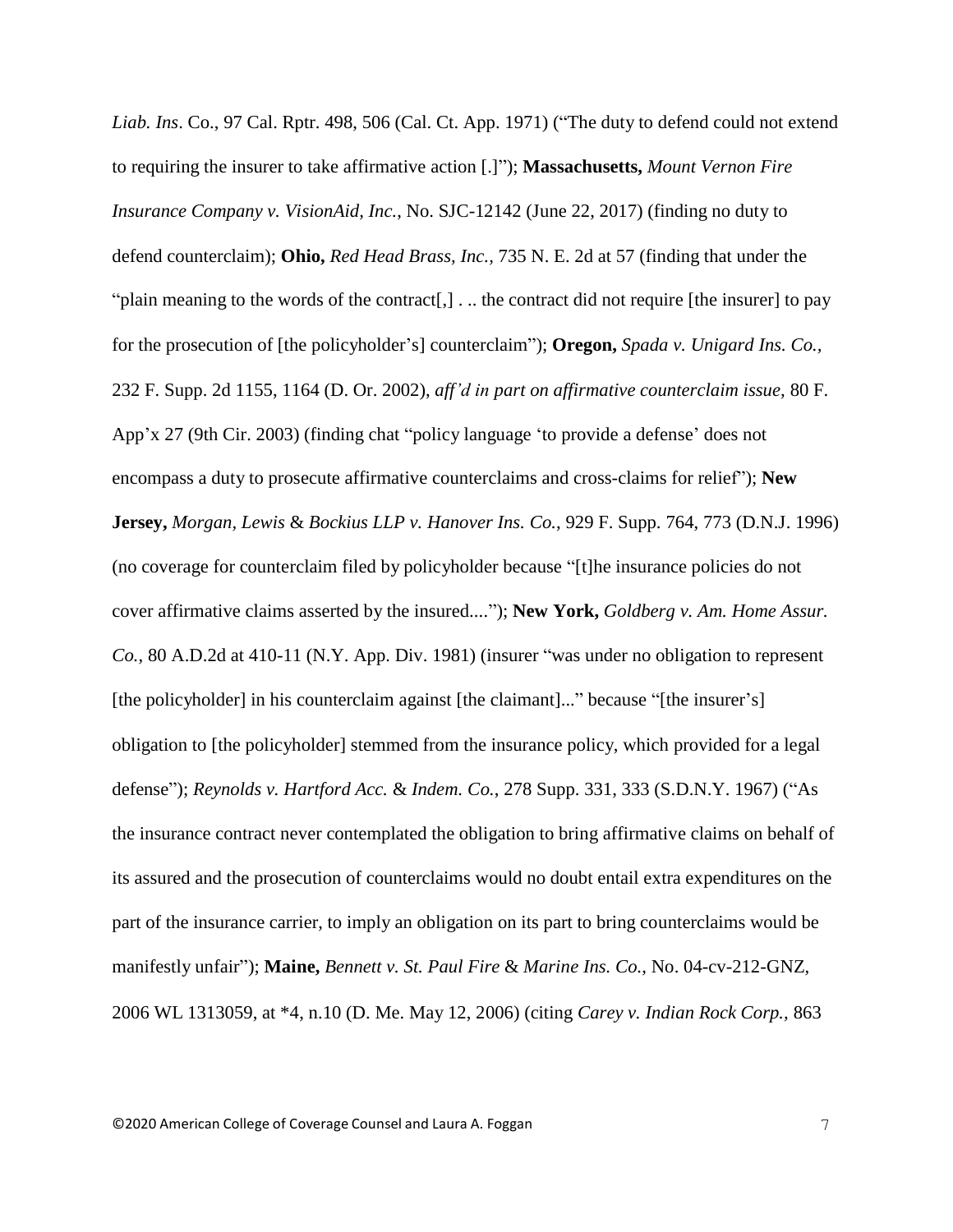A.2d 289, 290 (Me. 2005) (Maine case law suggested that Maine courts would take the view that there is no duty to prosecute counterclaims as part of an insurer's duty to defend); **Minnesota,** *St. Paul Fire* & *Marine Ins. Co. v. Nat'l Computer Sys., Inc.,* 490 N.W.2d 626, 632 (Minn. Ct. App. 1992) (insurer not obligated to pay for the costs of a counterclaim raised by the policyholder in answering the complaint); **North Carolina,** *Duke Univ. v. St. Paul Mercury Ins. Co.,* 384 S.E.2d 36, 46 (N.C. Ct. App. 1989) ("An insurer, being obligated only to defend claims brought 'against' the insured, is not required to bear the cost of prosecuting a counterclaim on behalf of the insured."); **Wisconsin,** *Towne Realty, Inc. v. Zurich Ins. Co.*, 548 N.W.2d 64, 69 (Wis. 1996) (finding that even where the prosecution of a counterclaim is necessary to defend a suit, there is no duty to prosecute an affirmative counterclaim where "[t]he insurance contract simply does not establish an obligation on the part of [the insurer] to indemnify the Insureds for the pursuit of counterclaims"); **Wyoming,** *Shoshone First Bank v. Pac. Emp'rs Ins. Co.*, 2 P.3d 510, 516 (Wyo. 2000) ("We invoke our rule that if an insurance policy fails to specify coverage for prosecuting counterclaims, the policy language will not be 'tortured' to create an ambiguity."). These cases make clear the widespread agreement on this rule.

### **E. "In for One, In for All" is consistent with the rule that there is no duty to prosecute affirmative counterclaims.**

Courts agree that the contractual duty to defend, under widely-used policy language and the usual and ordinary sense of the term "defense," does not include coverage for the prosecution of affirmative counterclaims, which are, by definition, offensive. Indeed, as the United States District Court for the District of Massachusetts in *Barletta Heavy Division, Inc. v. Travelers*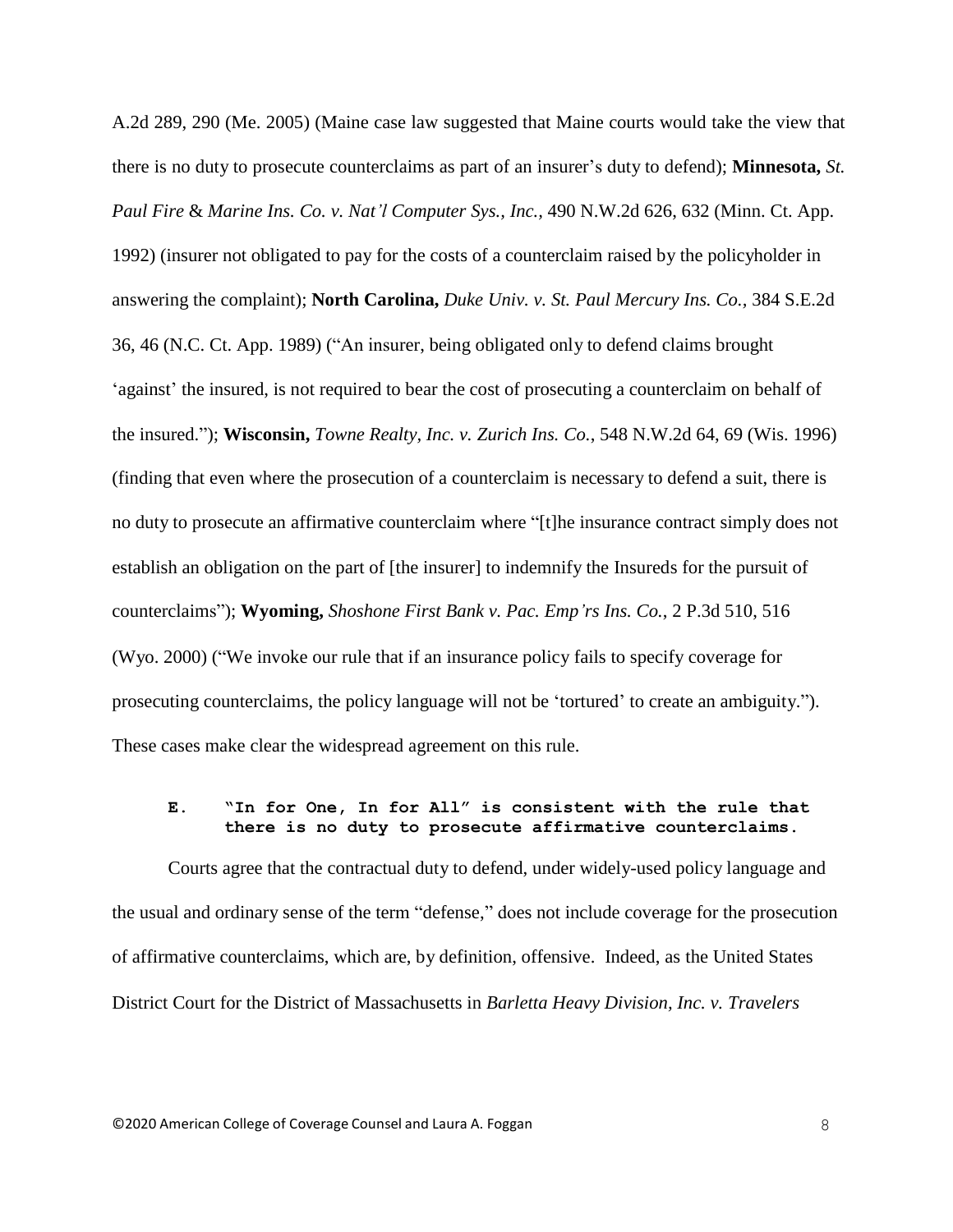*Insurance Co.* explained, the duty to defend limits an insurer's duty to "defending against claims" and does not encompass lawsuits launched offensively. "*Barletta Heavy Div., Inc. v. Travelers Ins. Co.,* No. 12-11193-DPW, 2013 WL 5797612, at \*10 (D. Mass. Oct. 25, 2013) (internal quotations omitted). Counterclaims are claims for relief, like claims asserted in a complaint.

Further, the "in for one, in for all" or complete defense rule is fully consistent with the majority rule that counterclaims are not a "defense." The "in for one, in for all" rule requires that an insurer provide a defense for the entire complaint even if coverage is unavailable for certain causes of action asserted against the policyholder. *See GMAC Mortg., LLC v. First Am. Title Ins. Co.*, 464 Mass. 733, 739 (2013). While this rule may require a "complete defense" against the claimant's action, it does nothing to support an expansion of the duty to defend to include the prosecution of affirmative counterclaims, because such claims are inherently offensive.

Notably, the "in for one, in for all" rule is consistent with the approach of most jurisdictions across the country with respect to the duty to defend. *See generally,* Steven Plitt et al., *14 Couch on Insurance §* 200:19 (3d ed. 2016) ("A duty to defend any of the claims against an insured usually requires the insurer to defend the entire suit."). The weight of authority recognizing that there is no duty to prosecute affirmative counterclaims is fully consistent with this widely-accepted "complete defense" principle because, as discussed, the assertion of affirmative counterclaims is not part of a policyholder's defense.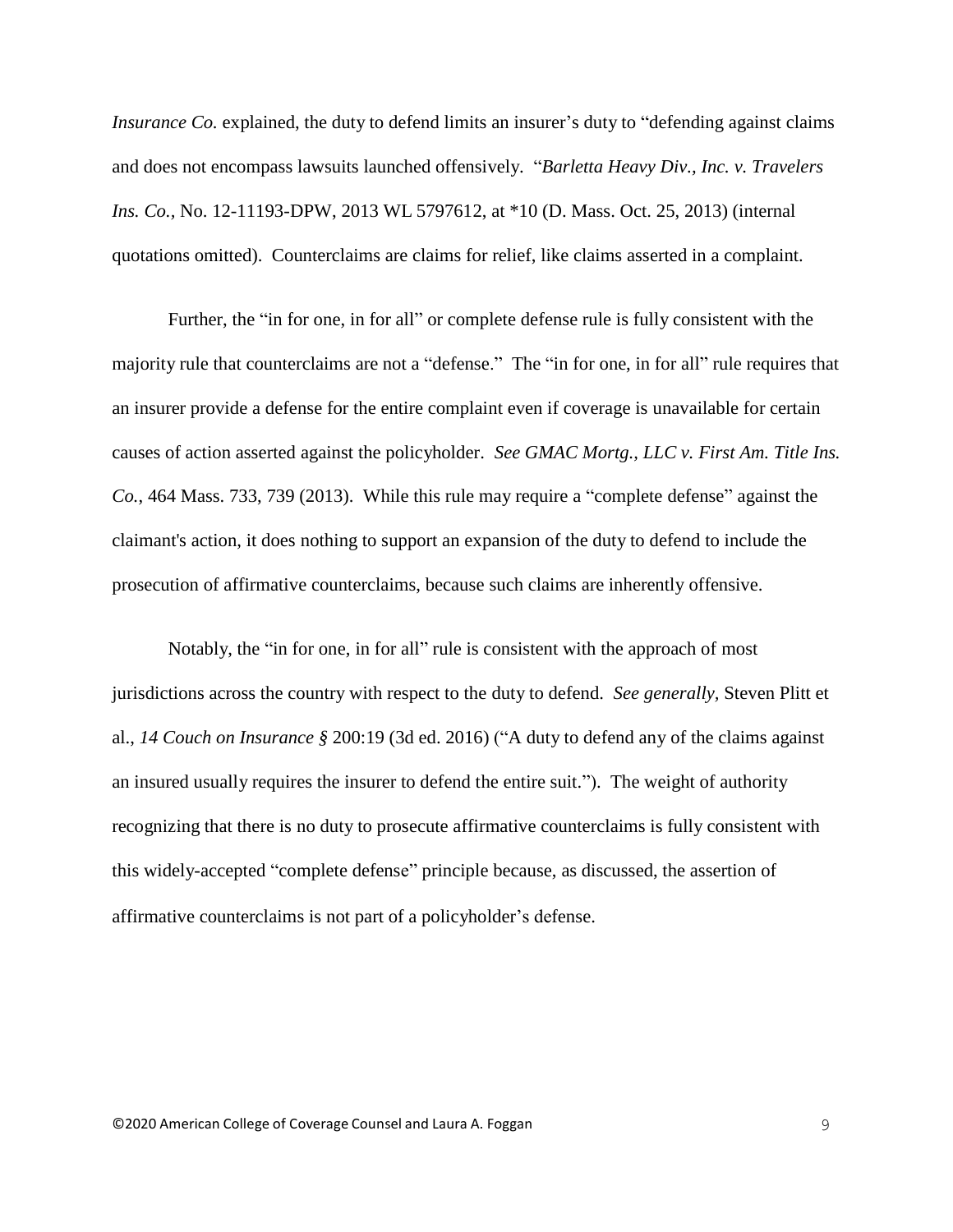#### **F. Adopting the rule that there is no duty to prosecute affirmative counterclaims benefits both policyholders and insurers.**

The assertion of counterclaims in civil litigation is ubiquitous. Both the Federal Rules of Civil Procedure and state rules of civil procedure allow defendants to plead any counterclaim in the answer to a complaint, in the same way a plaintiff would assert a claim. *See* Fed. R. Civ. P. 13(b). The liberal assertion of counterclaims is encouraged by the American judicial system as a means to promote judicial economy. *See* Douglas D. McFarland, *In Search of the Transaction or Occurrence: Counterclaims,* 40 Creighton L. Rev. 699, 732 (2007) (joinder devices such as counterclaims "permit as many controversies as possible to be settled in a single lawsuit, and joinder rules should promote judicial economy and efficiency").

The United States District Court for the District of Massachusetts in *Barletta Heavy Division, Inc. v. Travelers Insurance Co.* noted the problem of extending coverage to affirmative suits by policyholders. "Finally, there are good policy reasons for declining to extend the coverage of an insurer's duty to defend to voluntary suits initiated by the insured," it said. *Barletta Heavy Div.,* 2013 WL 5797612 at \*10. The court recognized that:

To do so would risk spawning marginal litigation; an insured would have every incentive-and little disincentive-to file suit, knowing that it could reap the benefits of success-however unlikely-while transferring the costs of an otherwise predictably unsuccessful suit onto its insurer.

#### *Id.*

If the defense duty were to be interpreted to encompass affirmative counterclaims, insurers would incur increased litigation costs that were not contemplated in the underwriting

©2020 American College of Coverage Counsel and Laura A. Foggan 10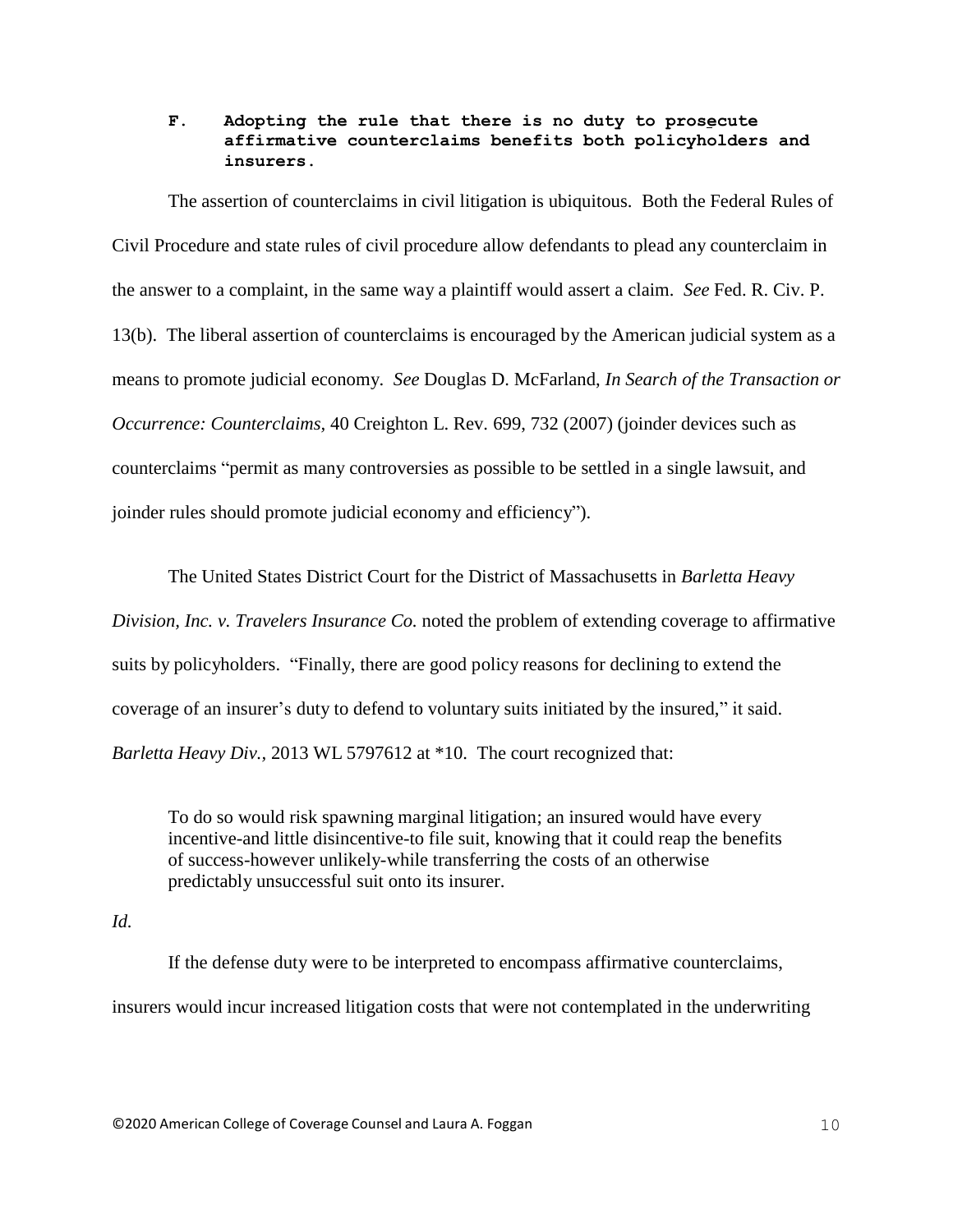process. Thus, expanding an insurer's duty to defend beyond the defense of claims asserted against a policyholder to affirmative counterclaims would create greater litigation risk and uncertainty for insurers long-run, this would not serve the interest of Massachusetts policyholders.

Insurance is a carefully defined, risk-for•premium exchange, calculated by an exacting actuarial science. *See N. River Ins.* Co. *v. Cy Thompson Transp. Agency, Inc.,* 840 F.2d 139, 142 (1st Cir. 1988) (recognizing that coverage is tailored to the risks defined in the insurance policy). Insurers price their policies based on an assumption of risk of claims asserted by third-parties against the policyholder. Coverage for affirmative counterclaims, and the high likelihood that they will be asserted, would negate the clear meaning of the policy's defense provisions, and add an additional factor in the underwriting process. As courts and commentators repeatedly have recognized, expanding insurers' coverage obligations beyond the explicit policy terms leaves "ordinary insureds to bear the expense of increased premiums necessitated by the erroneous expansion of their insurers' potential liabilities."<sup>2</sup>

#### **II. Public policy supports adherence to the rule that the duty to defend only extends to claims asserted against a policyholder.**

Adherence to the rule that defense does not include the prosecution of affirmative counterclaims is in accord with the basic meaning of the duty to defend. This rule is consistent with the policy language, the weight of authority, and the public interest. This longstanding rule

<sup>2</sup> *Garvey v. State Farm Fire* & *Cas. Co.*, 770 P.2d 704, 711 (Cal. 1989); *see also Moradi-Shalal v. Fireman's Fund Ins. Cos*., 758 P.2d 58, 66 (Cal. 1988) (legal rules which increase insurance litigation costs will "result in higher premiums" to the general public) (internal citations omitted).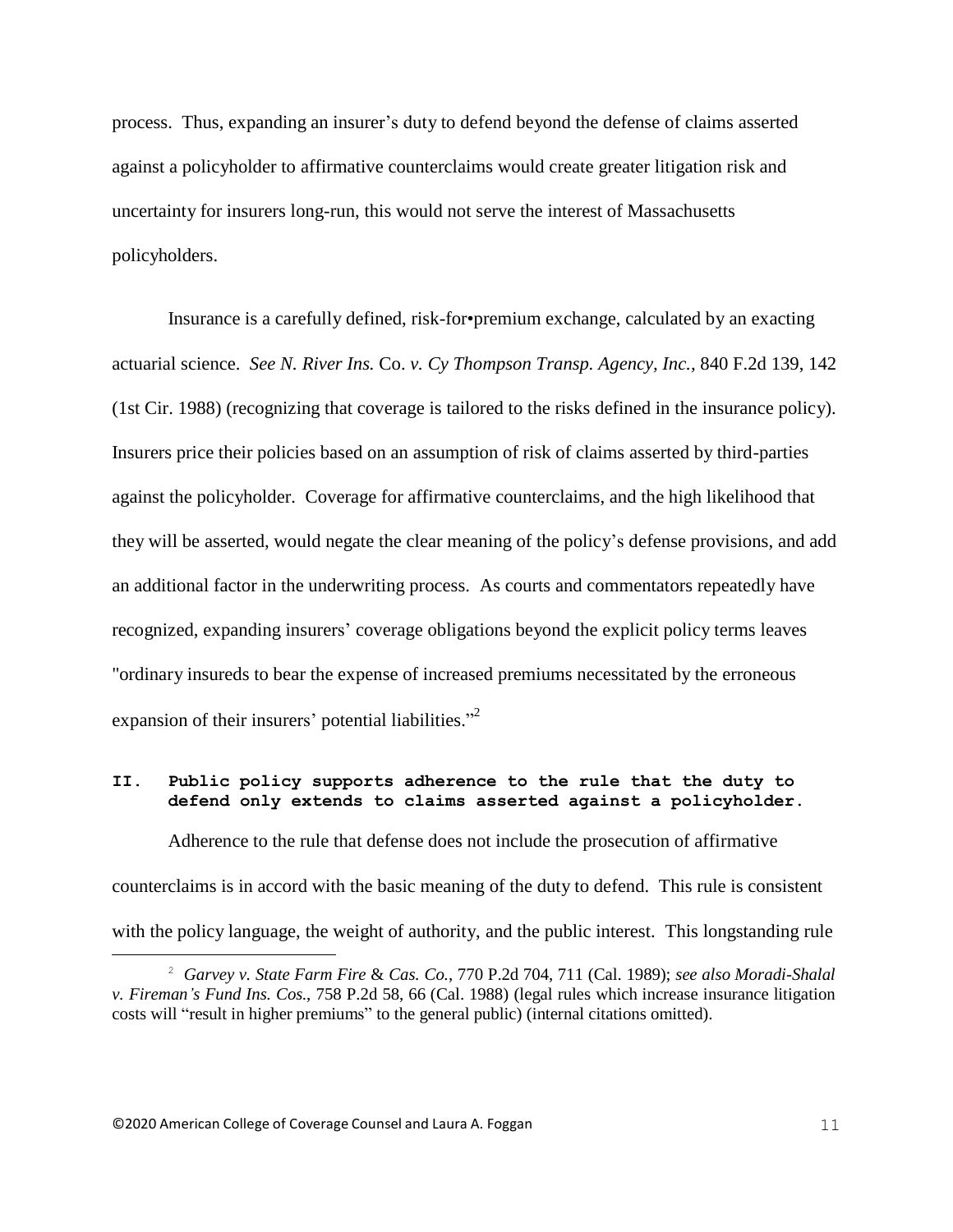is a tested, straightforward standard for determining an insurer's defense duties.

An exception would undercut the straightforward rule that a defending insurer simply is not required to prosecute a counterclaim. In particular, the murky exception that a few courts have found to exist for affirmative counterclaims that somehow are "inextricably intertwined" with the defense of an action is suspect and undesirable. *See Spada,* 232 F. Supp. at 1163-64 (D. Or. 2002) (noting that *Safeguard Sci.'s, Inc. v. Liberty Mut. Ins. Co.*, 961 F.2d 209 (3d Cir. 1992), which advocates for the "inextricably intertwined" test "has been repeatedly called into question, disagreed with, and not followed"). An "inextricably intertwined" or similar carve-out would inject unnecessary and undesirable confusion into a clear rule. Requiring a defense of *some* counterclaims under such a rule would create undesirable ambiguity regarding an insurer's defense obligations. *See, e.g., Barletta Heavy Div.,* 2013 WL 5797612, at \*10. It would unduly complicate the coverage analysis and encourage coverage disputes over whether a particular counterclaim is "inextricably intertwined" with the defense of the action.

Requiring insurers to pay for affirmative claims that would potentially benefit a policyholder would fundamentally alter an insurer's defense obligations under the policy.<sup>3</sup> It would negate the clear meaning of widely-used insurance policy terms and sweep in all kinds of unforeseeable activity. For instance, would defending a faulty workmanship case require an insurer to also prosecute suits for any amounts that customers have withheld due to complaints

<sup>&</sup>lt;sup>3</sup> To the extent that the insured suggests that the best defense to the claims against him is an affirmative counterclaim, it should be noted that there is already a pleading mechanism that allows a defendant to assert affirmative matters defeating claims against him - affirmative defenses.